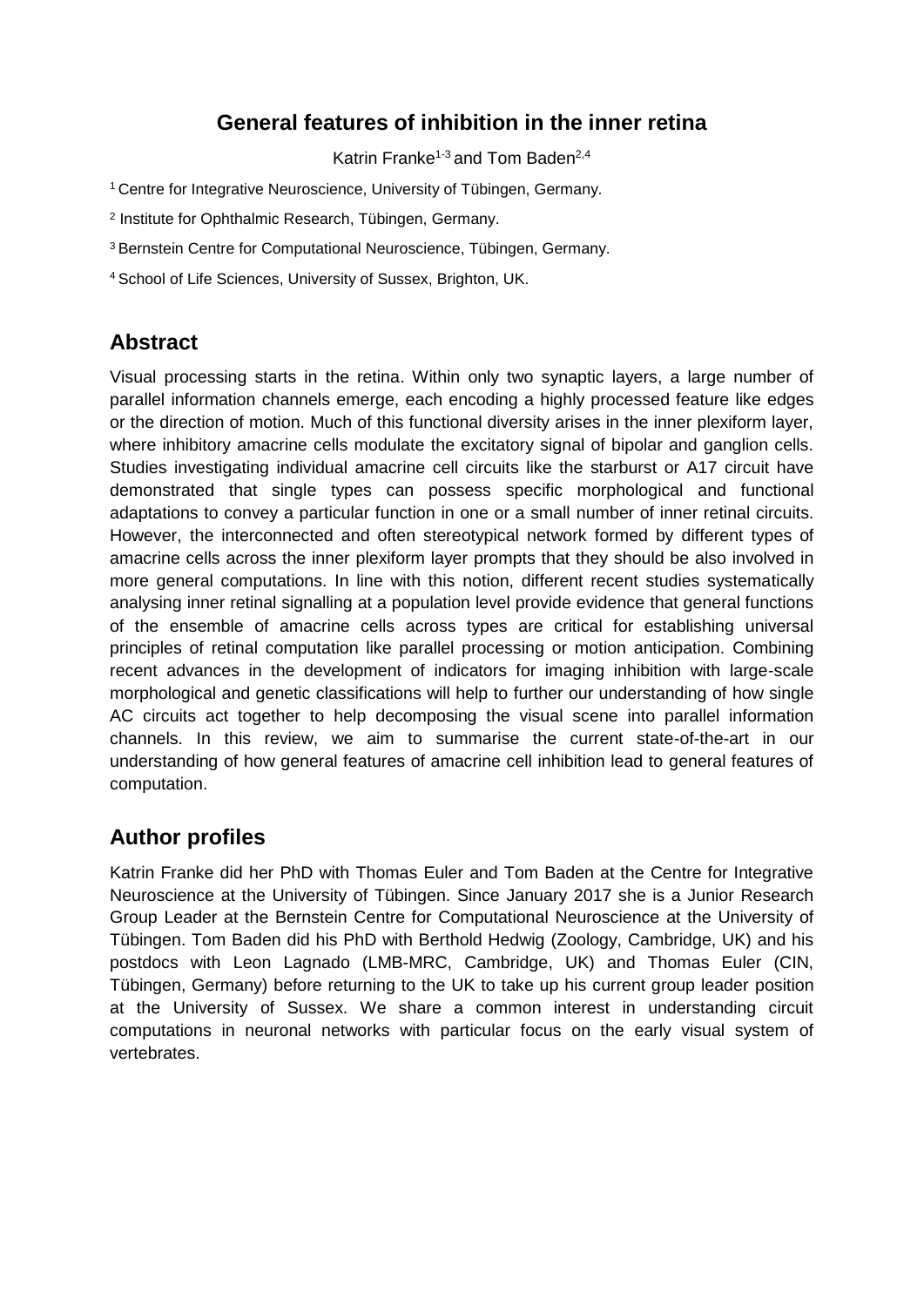#### **Inhibitory amacrine cells shape visual information processing in the inner retina**

The vertebrate retina is an established model system in neuroscience for sensory information processing. It decomposes the visual input into parallel channels, each selective for a specific feature like motion, contrast or edges (Wässle, 2004; Masland, 2012a). Already at the first synapse, signals from single photoreceptors (PRs) are split into more than a dozen bipolar cell (BC) types (Euler et al., 2014), which relay the information to more than 30 output channels formed by the retinal ganglion cells (RGC) (Robles et al., 2014; Sanes and Masland, 2015; Baden et al., 2016). Most computations towards retinal feature extraction are implemented in the second synaptic layer – the inner plexiform layer (IPL) (Gollisch and Meister, 2010). Here, at least 30 types of inhibitory amacrine cell (AC) form intricate connections with BCs and RGCs (Vaney, 1990) to shape and gate the excitatory pathways of the inner retina. The modulatory role of ACs is key for generating the functional diversity present in the retinal output (Masland, 2012b). While a handful of individual AC circuits have been studied at great detail, it is not clear how representative their functions are for the great majority of ACs and surprisingly little is known about more general computational principles that ACs as a whole impart on the retinal network. Here, we summarise current knowledge about how ACs contribute to information processing in the retina and speculate about more universal roles of AC function.

Alongside RGCs, ACs are the most diverse class of retinal neurons and they differ even more greatly in size and morphology than RGCs (Vaney, 1990; MacNeil and Masland, 1998; Masland, 2012b). Two major groups can be distinguished: "Small-field" types mainly signal vertically across synaptic layers of the IPL and are classically thought to modulate visual signalling locally over a small region of the visual field. In contrast, "wide-field" ACs predominantly transfer information laterally within single IPL strata and can span up to several millimetres of the retinal surface (Fig. 1a), thereby shaping visual information processing at a larger spatial scale. Although some wide-field ACs possess axons for fast signal transmission across large distances, most types use their dendrites as both input and output structures (Euler and Denk, 2001). In mammals, small-field ACs mainly release glycine as neurotransmitter (Menger et al., 1998), whereas wide-field types release GABA (Fig. 1b) (Pourcho and Goebel, 1983). Additionally, many ACs co-release a second neurotransmitter (e.g. glutamate (Lee et al., 2014)) or neuromodulator (e.g. nitric oxide (Vielma et al., 2011)). ACs provide type-specific inhibitory inputs to BC axon terminals ("presynaptic inhibitory inputs") and RGC dendrites ("postsynaptic inhibitory inputs") as well as to other ACs ("serial inhibitory inputs") (Fig. 1c) (Eggers and Lukasiewicz, 2011; Zhang and McCall, 2012).

#### **Individual amacrine cell microcircuits**

A small number of specific AC circuits have been studied at great detail. One prominent example is the starburst AC, which provides the critical inhibition underlying directionselective responses of rodent and lagomorph RGCs (Vaney et al., 2012). Several mechanisms have been suggested to contribute to the computation of direction selectivity in starburst ACs, including different intrinsic mechanisms, such as active membrane conductances (Hausselt et al., 2007), and network interactions like reciprocal inhibition between neighbouring starburst ACs (Lee and Zhou, 2006; Münch and Werblin, 2006; Enciso et al., 2010; Ding et al., 2016)). Likely by combining these mechanisms, each main dendritic branch of a single starburst AC is differentially tuned to stimuli moving centrifugally from the soma (Euler et al., 2002). As such, individual starburst AC dendrites are a central computational unit within inner retinal circuits that extract the direction of object motion.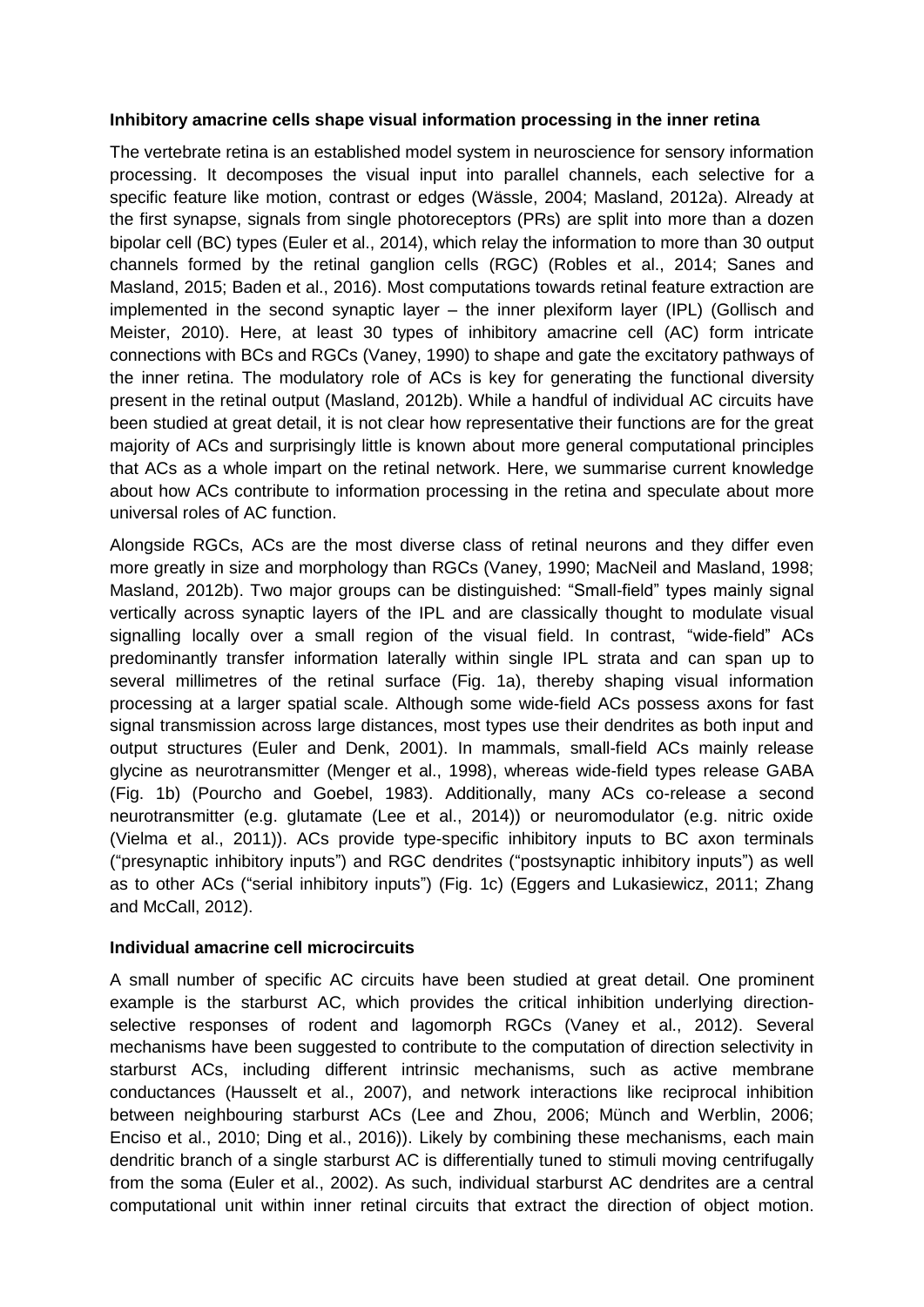Similarly, the A17 AC joins a morphological "setup" (the regular ~20 µm spacing of varicosities (Grimes et al., 2010)) with biophysical features, like the complement of expressed receptor types (Chávez et al., 2006; Grimes et al., 2009, 2015), such that each individual varicosity contains an independent "microcircuit" that provides highly local feedback. Hereby the cell provides synapse-specific gain control to individual rod BC axon terminals to modulate the sensitivity of the rod pathway. Further examples of well-studied AC types and circuits include the AII (Demb and Singer, 2012), A8 (Kolb and Nelson, 1981; Lee et al., 2015) and the glutamatergic AC (Lee et al., 2014; Tien et al., 2016) (for discussion of the role of glutamatergic outputs of ACs see (Baden and Euler, 2016)) as well as types of polyaxonal ACs (Baccus et al., 2008; Greschner et al., 2014; Murphy-Baum and Taylor, 2015). One key feature that all of these AC types have in common is that they use highly specific morphological and functional adaptations to carry out specific computations in a single or at most a small number of inner retinal circuits.

### **General amacrine cell functions**

The population of ACs across types forms a dense network connecting all strata of the IPL, suggesting that the activity in any one cell – at least in principle – might affect the activity in any other cell of the network. One striking example in support of this notion is that altering the activity in a single salamander BC in the absence of visual stimulation changes firing rates in RGCs of different types and across large distances via polysynaptic pathways involving ACs (Asari and Meister, 2014). Because of this across-type interconnectivity, ACs might interact beyond their individual microcircuits, possibly contributing in addition to general features of inner retinal computation. Indeed, the complex synaptic arrangements the population of ACs forms in the IPL include stereotypic and repeating connectivity motifs. For example, likely all BCs receive independent reciprocal and lateral inhibition from different AC types at the same specialised output structure (Vigh et al., 2011; Grimes, 2012; Tanaka and Tachibana, 2013), the dyad synapse (Dowling and Boycott, 1966; Raviola and Dacheux, 1987). Similarly, RGCs consistently show an excess of inhibitory inputs compared to excitatory inputs across types and species and these inputs appear to be randomly distributed across the dendritic tree of individual RGCs (Freed and Sterling, 1988; Hitchcock, 1989; Kolb and Nelson, 1993). In addition, ACs form repeating and spatially extensive circuits via serial synaptic connections (Dowling and Boycott, 1966; Zhang et al., 2004) which shape the magnitude and timing of inhibition in the inner retina (Zhang et al., 1997; Roska et al., 1998; Eggers et al., 2007). One connectivity motif that is shared across all classes of inner retinal neurons – BCs (Molnar and Werblin, 2007; Rosa et al., 2016), ACs (Hsueh et al., 2008) and RGCs (Manookin et al., 2008; Cafaro and Rieke, 2013) – is crossover inhibition which connects the On and Off pathway via small-field ACs. Therefore, while typespecific morphological adaptations give rise to highly specific functions (see above), it seems reasonable to suggest that general characteristics of inner retinal connectivity shared across the ensemble of AC types will lead to general features of computation.

One "classical" example of such a general computation is the establishment of the antagonistic centre-surround organisation of BC and RGC receptive fields (e.g. (Kuffler, 1953)). The inhibitory surround of individual cells is largely generated in the inner retina by lateral inhibition provided by wide-field ACs (Flores-Herr et al., 2001; Ichinose and Lukasiewicz, 2005; Buldyrev and Taylor, 2013; Protti et al., 2014) (but see e.g. (Naka and Nye, 1971; Marchiafava, 1978)). However, numbers alone dictate that the surround of each of the  $\sim$ 14 BC and  $>$ 30 RGC types cannot be created by an exclusive "partner AC" – there simply are not enough AC types in the retina. Instead, the inhibitory surround is likely at least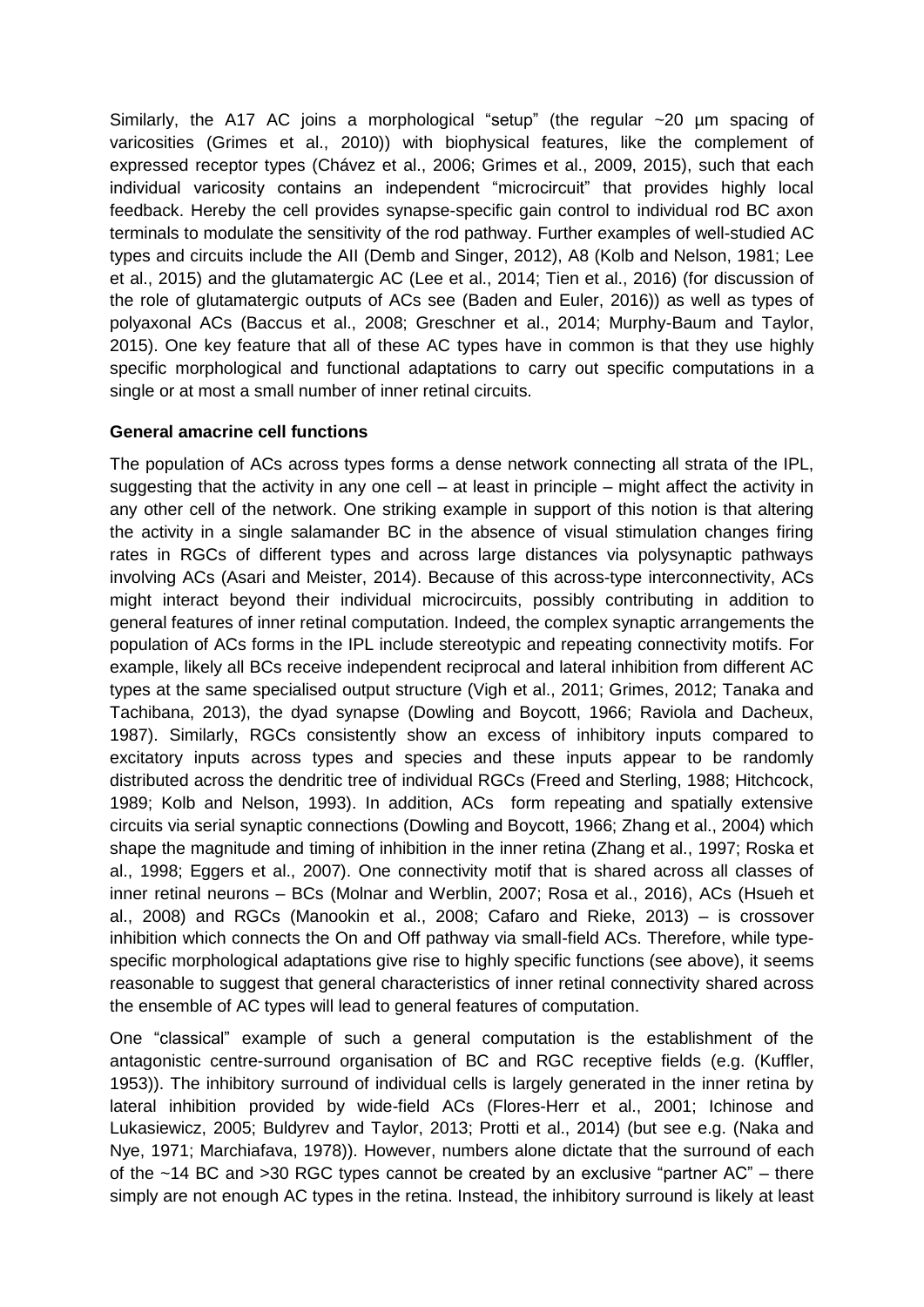partially independent from each cell's individual micro-circuitry and instead emerges from general principles of inner retinal organisation.

### **Investigating general functional features of amacrine cells**

Understanding how these general AC functions arise within the retinal network requires the systematic recording of light-evoked activity in many different retinal neurons under the same experimental condition (e.g. adaptational state, visual stimulation protocol) in the intact tissue preparation (i.e. the whole-mounted retina or, if possible, *in vivo*), where long-range inhibitory connections are preserved. For example, Johnston and Lagnado (Johnston and Lagnado, 2015) performed electrical single cell recordings of different RGC types in the wholemounted goldfish retina to study the underlying mechanism of motion anticipation. Here, the visual system compensates for the temporal delay in phototransduction cascade and downstream signal transmission to accurately estimate the position of a moving object. This fundamental property of the retinal output occurs in the majority of RGC types and across species (Berry et al., 1999; Schwartz et al., 2007). In this study, they found that feedforward inhibition from ACs is critical for anticipating moving stimuli and locate this computation to the dendritic tree of individual RGCs. Since this mechanism applies to different RGC types which receive inhibitory inputs from different AC types, this study reveals a general function of the population of ACs. Similarly, Asari and Meister (Asari and Meister, 2012) investigated global principles of signal transmission in the inner retina by intracellularly manipulating single BCs in the whole-mounted salamander retina and simultaneously recording the spiking activity of many surrounding RGCs. They showed that AC function is critical for diversifying the signal properties (e.g. kinetic, adaptation) of different types of BC and RGC – another universal role of ACs.

To further investigate how inhibition from ACs shapes the visual signal in the inner retina in a general manner, one would ideally get closer to the critical site of AC interactions and monitor the activity in the cellular compartments that directly receive the inhibitory inputs. These include the axon terminals of BCs as well as dendritic processes of both ACs and RGCs. Here, optical population imaging of neuronal activity comes to shine. In contrast to electrical somatic recordings, which typically give only a limited representation of what happens in individual neuronal compartments distal to the recording site like axon terminals (Oltedal et al., 2006) or dendrites (Poleg-Polsky and Diamond, 2011), an optical imaging approach permits to record the activity of many sub-cellular structures in parallel at micrometer-resolution. Moreover, genetic targeting in combination with the spatial resolution provided by the imaging system allows unambiguous identification of the origin of the recorded signals (e.g. (Duebel et al., 2006; Odermatt et al., 2012; Yonehara et al., 2013)). Several recent studies drew on the opportunities provided by an optical approach to address general features of inner retinal function (e.g. characterisation of BC and RGC function in mouse and zebrafish (Dreosti et al., 2009; Odermatt et al., 2012; Baden et al., 2013, 2016; Borghuis et al., 2013a; Nikolaev et al., 2013; Rosa et al., 2016)). Importantly, the diversity of available indicators (Lin and Schnitzer, 2016) selective for different neuronal events allows to not only record neuronal activity per se but a specific biological process. For example, since the development of the glutamate indicator iGluSnFR (Marvin et al., 2013), it is now possible to record light-evoked glutamate release from BC axon terminals throughout the IPL (Borghuis et al., 2013b). Unlike presynaptic calcium, glutamate release directly corresponds to the output of BCs, not only accounting for presynaptic inhibition (e.g. (Borghuis et al., 2014)) but also any release dynamics of BC ribbon synapses (Burrone and Lagnado, 2000; Cho and von Gersdorff, 2012; Nikolaev et al., 2013). Another example relevant for studying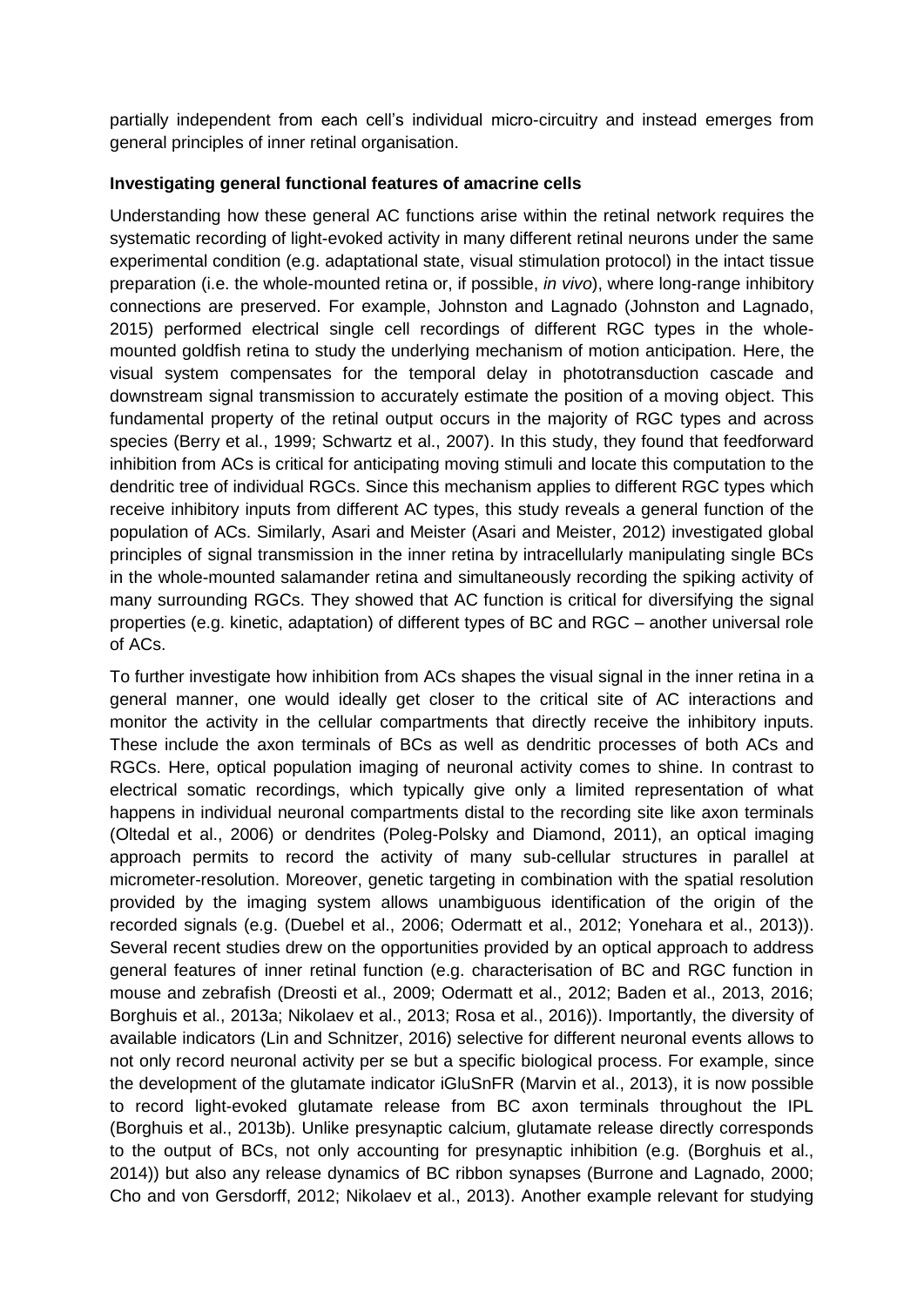ACs are chloride indicators. They allow monitoring changes in the intracellular chloride concentration (e.g. (Duebel et al., 2006)) which can be directly linked to inhibitory inputs and therefore represent a promising tool for unravelling AC function in BC axon terminals and AC and RGC dendrites.

### **Evidence for a universal role of amacrine cells**

A recent study (Rosa et al., 2016) used *in vivo* population imaging of calcium signals in zebrafish BC axon terminals to investigate the role of crossover inhibition on temporal signalling in the inner retina. Electrophysiological studies had shown before that crossover inhibition is involved in a variety of functions (Werblin, 2010), such as the compensation of synaptic rectification (Molnar et al., 2009). The large dataset of calcium responses across different strata of the IPL in combination with pharmacological manipulations allowed the authors to identify a novel, systematic effect of crossover inhibition on frequency tuning of BCs: While crossover inhibition shifts band-pass synapses into low-pass and therefore generates the sustained Off channel in the inner retina, it suppresses contrast responses in On BC terminals.

Recently, Franke and co-workers (Franke et al., 2016) systematically recorded glutamate release of >13,000 BC axon terminals across the whole IPL to investigate how AC circuits help to decompose the visual scene into the parallel channels carried by the BCs in mouse. By applying light stimuli of different spatial scales, they compared centre ("local") responses – dominated by the excitatory input from photoreceptors – with centre-surround ("full-field") responses – additionally including the inhibitory inputs from ACs. The authors found that the functional diversity among BCs critically relies on inhibitory inputs from ACs: While local responses are highly similar across BC types of the same response polarity (Fig. 2a), additional surround stimulation significantly increases the functional differences (decorrelates) between BCs (Fig. 2b). Already before, several studies demonstrated the effect of axonal inhibition provided by ACs for modulating temporal and spatial properties of BCs (Eggers et al., 2007; Purgert and Lukasiewicz, 2015). However, so far the importance of these axonal inputs for diversifying BC responses was underestimated compared to dendritic mechanisms like the expression of specific glutamate receptors (DeVries et al., 2006; Lindstrom et al., 2014). By using pharmacological manipulations they showed that GABAergic wide-field ACs provide the decorrelating inhibition to BC axon terminals. In contrast, glycinergic small-field ACs mainly shape BC function indirectly by gating the spatially extensive GABAergic network, challenging the classical view that small-field ACs are predominantly involved in local signal processing. Together these findings suggest that the two major groups of AC of the mouse retina act together to set the ratio of excitation and inhibition. This cooperative action increases functional diversity in the inner retina. The study also demonstrates a general and AC group-specific effect of GABAergic and glycinergic ACs across different BC types and IPL strata. Since ACs also provide inhibition to RGCs, there might be an additional step of signal decorrelation at the level of RGC dendrites (see (Asari and Meister, 2012)).

# **Amacrine cell function – specific or general?**

What is the functional significance of the diverse population of ACs? Does every AC type have an isolated and specific function in one distinct circuit? Conversely, does every AC circuit contribute to more general effects of inner retinal computation? The truth probably lies somewhere in the middle. Clearly, at least some AC types have developed highly specific morphological and functional adaptations to perform particular computations (e.g. starburst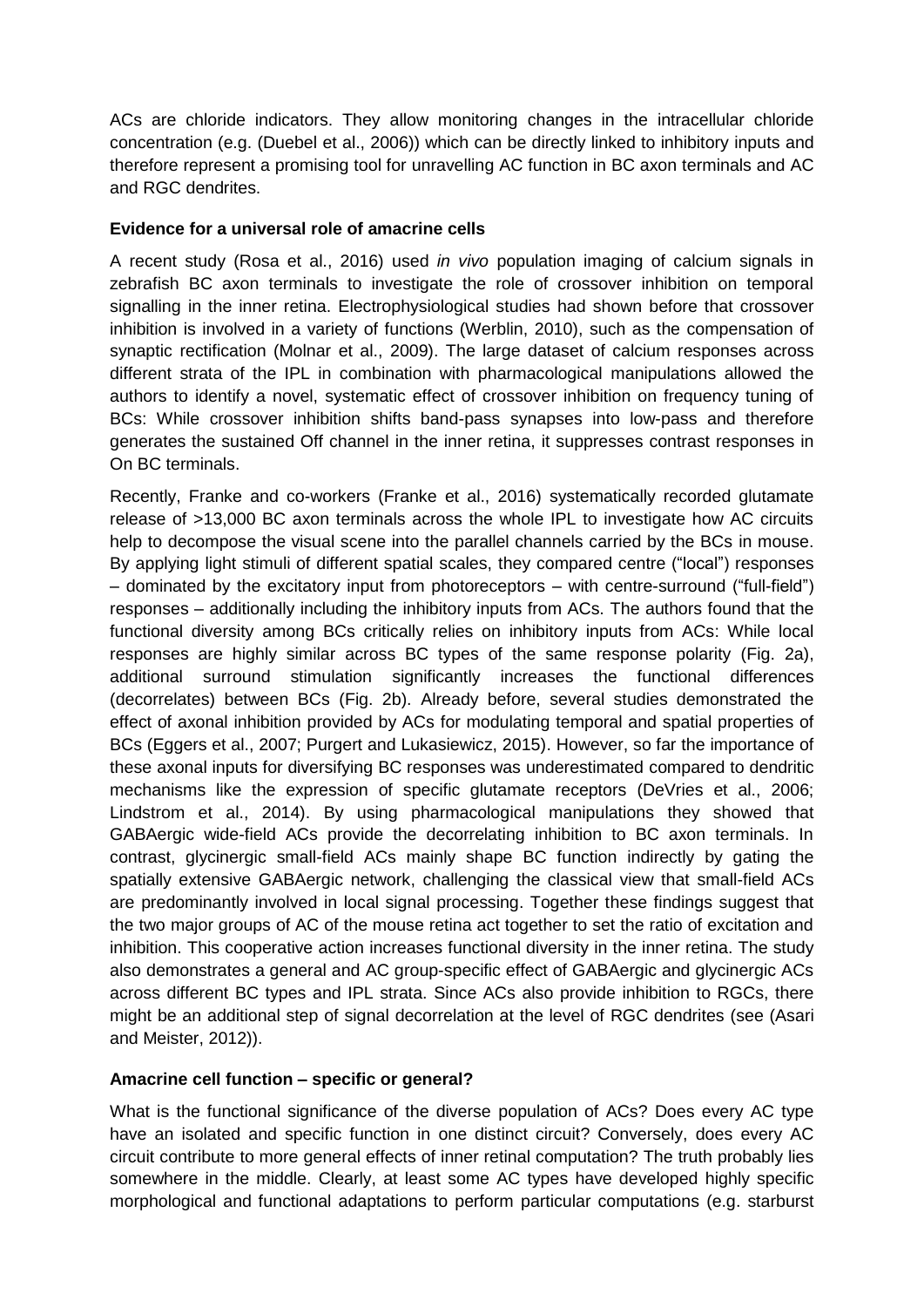or A17 AC, see above). Despite these selective adaptations, the functions of individual AC types may still combine to serve a common goal. There is a rapidly growing body of literature (e.g. (Asari and Meister, 2012; Johnston and Lagnado, 2015; Franke et al., 2016; Rosa et al., 2016) arguing that general functions of ACs across types are critical for establishing universal principles of retinal signalling like parallel processing or motion anticipation.

# **Future directions**

To get a better understanding how individual and general AC functions are organised will require a comprehensive characterisation of morphological and functional aspects of ACs, both at high resolution as well as the population level. In particular, for verifying the concept of a general mode of action of ACs it will be important to explore to what extent general computations performed by the population of ACs are independent of individual AC types. This might for example be achieved by deactivating single genetically defined AC populations. Here, transcriptional analysis (Macosko et al., 2015) in combination with largescale electron microscopy (EM) datasets (e.g. (Helmstaedter et al., 2013)) will serve to identify the number of AC types and make them more accessible for targeted genetic manipulations. In parallel, advances in the development of sensors for imaging inhibition (e.g. (Paredes et al., 2016)) promise to provide a more direct approach for studying the role and integration of inhibitory inputs in inner retinal circuits at sub-cellular resolution in the near future. However, doing these types of experiments in a single species (like the mouse) may prove to be insufficient. After all, the degree of generality of AC function might vary for different species. To therefore truly probe to what extent general AC actions are a universal feature of inner retinal signalling it will be critical to compare results across species. Taken together, combining these different approaches will provide new insights into how the single AC circuits act together to shape information processing in the early visual system in a general manner.

# **Figure legends**

**Figure 1 | Organisation of the amacrine cell network in the inner retina. a,** In the retina, photoreceptors (PRs, *purple*) transduce the visual input into an electrical signal and feed into bipolar cells (BCs, *green*) which provide input to the retina´s output neurons, the retinal ganglion cells (RGCs, *blue*). This vertical excitatory pathway is extensively modulated by inhibitory amacrine cells (ACs) in the inner retina. Here, wide-field ACs (*red*) mainly transfer information laterally within individual synaptic layers, while small-field ACs (*orange*) predominantly mediate vertical signalling across synaptic layers. Arrows indicate main signal flow. HC: Horizontal cells (*yellow*). **b,** ACs form a complex and dense synaptic network in the inner plexiform layer. In mammals, wide-field ACs use GABA as neurotransmitter (brown vesicles), while small-field ACs use glycine (yellow vesicles). Bipolar cells use glutamate (grey vesicles). **c,** ACs provide inhibitory inputs to BC axon terminals (presynaptic inhibitory inputs), RGC dendrites (postsynaptic inhibitory inputs) as well as to other ACs (serial inhibitory inputs).

**Figure 2 | Example of a general function of amacrine cells. a.** A local stimulus (100 µm diameter, yellow) mainly activates retinal pathways directly beneath the stimulus including PRs and BCs as well as small-field ACs. The glutamatergic output of individual BCs in response to such a local light step (*left*) and contrast flicker (*right*), is nearly independent of the specific BC type recorded from (of the same polarity) – here exemplarily shown for two On (CBC9 and CBC6) and Off (CBC1 and CBC3a) BC types, (Franke et al., 2016). The last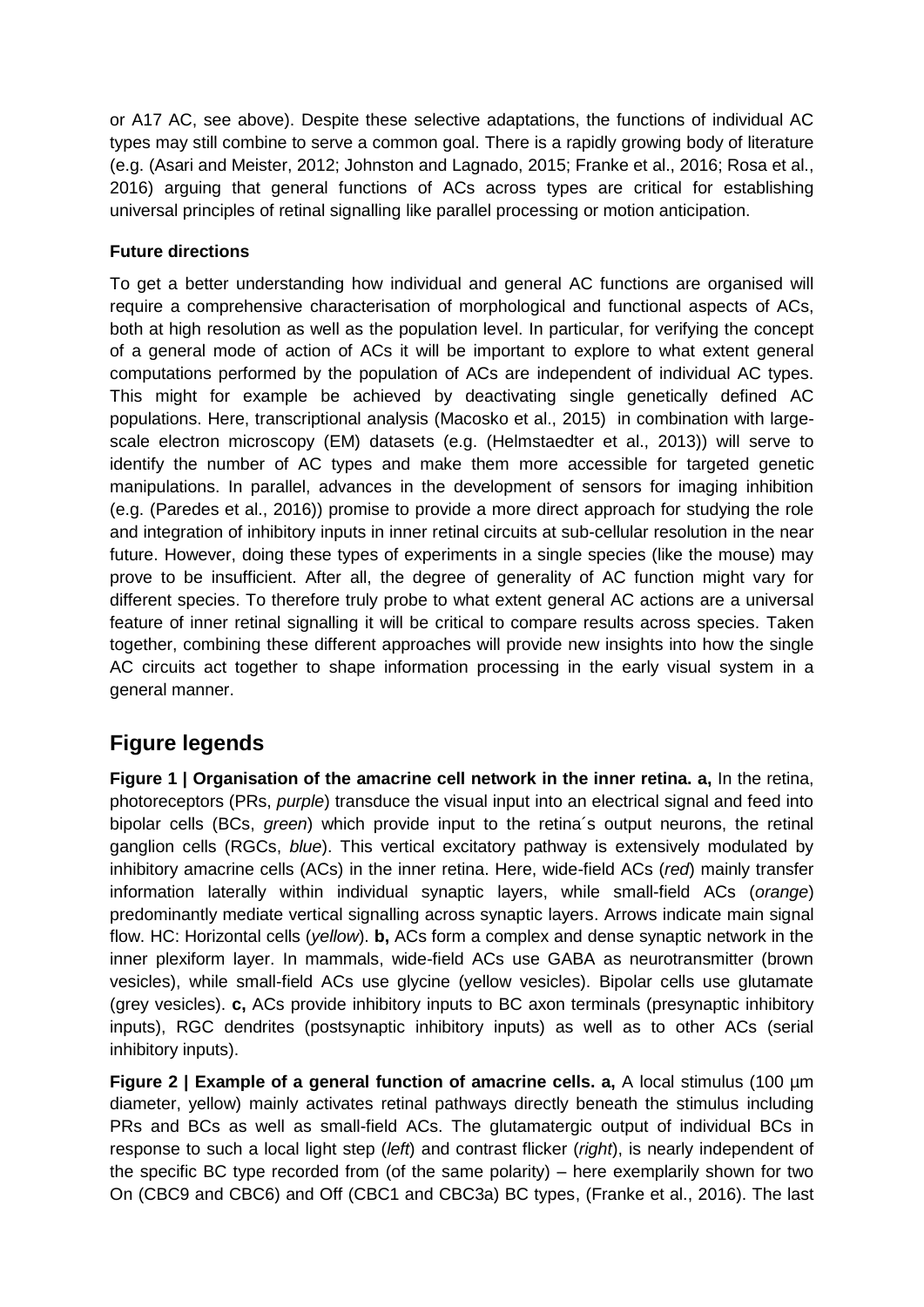row of traces represents an overlay of the previous two rows. Colour intensity used to indicate expected stimulus-driven activity level of individual neurons. **b,** Full-field stimulation (600 µm diameter) additionally recruits wide-field ACs which provide inhibitory GABAergic inputs to BC axon terminals and AC dendrites. This lateral inhibition decorrelates the BC responses, thereby increasing the functional diversity across BC types (Franke et al., 2016). Because the response diversification is observed for all BC types, which receive inputs from different AC types, this effect illustrates an example of a general role of AC in inner retinal signalling.

# **References**

- Asari H, Meister M (2012) Divergence of visual channels in the inner retina. Nat Neurosci 15:1581–1589.
- Asari H, Meister M (2014) The projective field of retinal bipolar cells and its modulation by visual context. Neuron 81:641–652.
- Baccus SA, Olveczky BP, Manu M, Meister M (2008) A retinal circuit that computes object motion. J Neurosci 28:6807–6817.
- Baden T, Berens P, Bethge M, Euler T (2013) Spikes in Mammalian Bipolar Cells Support Temporal Layering of the Inner Retina. Curr Biol 23:48–52.
- Baden T, Berens P, Franke K, Román Rosón M, Bethge M, Euler T (2016) The functional diversity of retinal ganglion cells in the mouse. Nature 529:345–350.
- Baden T, Euler T (2016) Dispatches Retinal Physiology : Non-Bipolar-Cell Excitatory Drive in the Inner Retina. Curr Biol 26:706–708.
- Berry MJ, Brivanlou IH, Jordan T a, Meister M (1999) Anticipation of moving stimuli by the retina. Nature 398:334–338.
- Borghuis BG, Looger LL, Tomita S, Demb JB (2014) Kainate Receptors Mediate Signaling in Both Transient and Sustained OFF Bipolar Cell Pathways in Mouse Retina. J Neurosci 34:6128–6139.
- Borghuis BG, Marvin JS, Looger LL, Demb JB (2013a) Two-photon imaging of nonlinear glutamate release dynamics at bipolar cell synapses in the mouse retina. J Neurosci 33:10972–10985.
- Borghuis BG, Marvin JS, Looger LL, Demb JB (2013b) Two-Photon Imaging of Nonlinear Glutamate Release Dynamics at Bipolar Cell Synapses in the Mouse Retina. J Neurosci 33:10972–10985.
- Buldyrev I, Taylor WR (2013) Inhibitory mechanisms that generate centre and surround properties in ON and OFF brisk-sustained ganglion cells in the rabbit retina. J Physiol 591:303–325.
- Burrone J, Lagnado L (2000) Synaptic Depression and the Kinetics of Exocytosis in Retinal Bipolar Cells. J Neurosci 20:568–578.
- Cafaro J, Rieke F (2013) Regulation of spatial selectivity by crossover inhibition. J Neurosci 33:6310–6320.
- Chávez AE, Singer JH, Diamond JS (2006) Fast neurotransmitter release triggered by Ca influx through AMPA-type glutamate receptors. Nature 443:705–708.
- Cho S, von Gersdorff H (2012) Ca2+ influx and neurotransmitter release at ribbon synapses. Cell Calcium 52:208–216.
- Demb JB, Singer JH (2012) Intrinsic properties and functional circuitry of the AII amacrine cell. Vis Neurosci 29:51–60.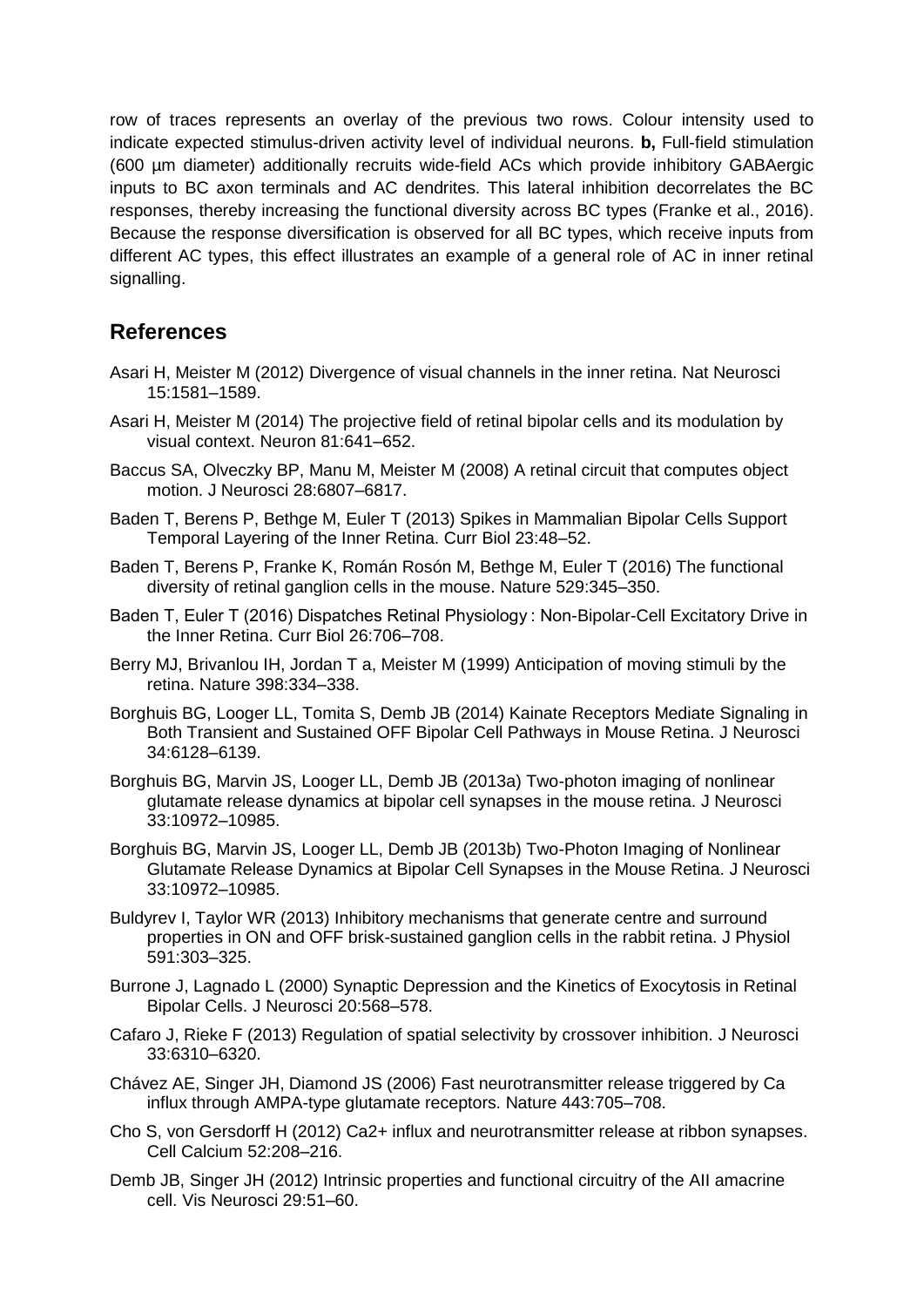- DeVries SH, Li W, Saszik S (2006) Parallel Processing in Two Transmitter Microenvironments at the Cone Photoreceptor Synapse. Neuron 50:735–748.
- Ding H, Smith RG, Poleg-Polsky A, Diamond JS, Briggman KL (2016) Species-specific wiring for direction selectivity in the mammalian retina. Nature 535:105–110.
- Dowling JE, Boycott BB (1966) Organization of the primate retina: electron microscopy. Proc R Soc L B Biol Sci 166:80–111.
- Dreosti E, Odermatt B, Dorostkar MM, Lagnado L (2009) A genetically encoded reporter of synaptic activity in vivo. Nat Methods 6:883–889.
- Duebel J, Haverkamp S, Schleich W, Feng G, Augustine GJ, Kuner T, Euler T (2006) Two-Photon Imaging Reveals Somatodendritic Chloride Gradient in Retinal ON-Type Bipolar Cells Expressing the Biosensor Clomeleon. 49:81–94.
- Eggers ED, Lukasiewicz PD (2011) Multiple pathways of inhibition shape bipolar cell responses in the retina. Vis Neurosci 28:95–108.
- Eggers ED, Mccall MA, Lukasiewicz PD (2007) Presynaptic inhibition differentially shapes transmission in distinct circuits in the mouse retina. 2:569–582.
- Enciso GA, Rempe M, Dmitriev A V., Gavrikov KE, Terman D, Mangel SC (2010) A model of direction selectivity in the starburst amacrine cell network. J Comput Neurosci 28:567– 578.
- Euler T, Denk W (2001) Dendritic processing. Curr Opin Neurobiol 11:415–422.
- Euler T, Detwiler PB, Denk W (2002) Directionally selective calcium signals in dendrites of starburst amacrine cells. Nature 418:845–852.
- Euler T, Haverkamp S, Schubert T, Baden T (2014) Retinal bipolar cells: elementary building blocks of vision. Nat Rev Neurosci 15:507–519.
- Flores-Herr N, Protti D a, Wässle H (2001) Synaptic currents generating the inhibitory surround of ganglion cells in the mammalian retina. J Neurosci 21:4852–4863.
- Franke K, Berens P, Schubert T, Bethge M, Euler T, Baden T (2016) Interplay of excitation and inhibition decorrelates visual feature representation in the mammalian inner retina. bioRxiv doi:10.1101/040642.
- Freed M a, Sterling P (1988) The ON-alpha ganglion cell of the cat retina and its presynaptic cell types. J Neurosci 8:2303–2320.
- Gollisch T, Meister M (2010) Eye Smarter than Scientists Believed: Neural Computations in Circuits of the Retina. Neuron 65:150–164.
- Greschner M, Field GD, Li PH, Schiff ML, Gauthier JL, Ahn D, Sher A, Litke AM, Chichilnisky EJ (2014) A Polyaxonal Amacrine Cell Population in the Primate Retina. J Neurosci 34:3597–3606.
- Grimes WN (2012) Amacrine cell-mediated input to bipolar cells: variations on a common mechanistic theme. Vis Neurosci 29:41–49.
- Grimes WN, Li W, Chávez AE, Diamond JS (2009) BK channels modulate pre- and postsynaptic signaling at reciprocal synapses in retina. Nat Neurosci 12:585–592.
- Grimes WN, Zhang J, Graydon CW, Kachar B, Diamond JS (2010) Retinal Parallel Processors: More than 100 Independent Microcircuits Operate within a Single Interneuron. Neuron 65:873–885.
- Grimes WN, Zhang J, Tian H, Graydon CW, Hoon M, Rieke F, Diamond JS (2015) Complex inhibitory microcircuitry regulates retinal signaling near visual threshold. J Neurophysiol 114:341–353.
- Hausselt SE, Euler T, Detwiler PB, Denk W (2007) A dendrite-autonomous mechanism for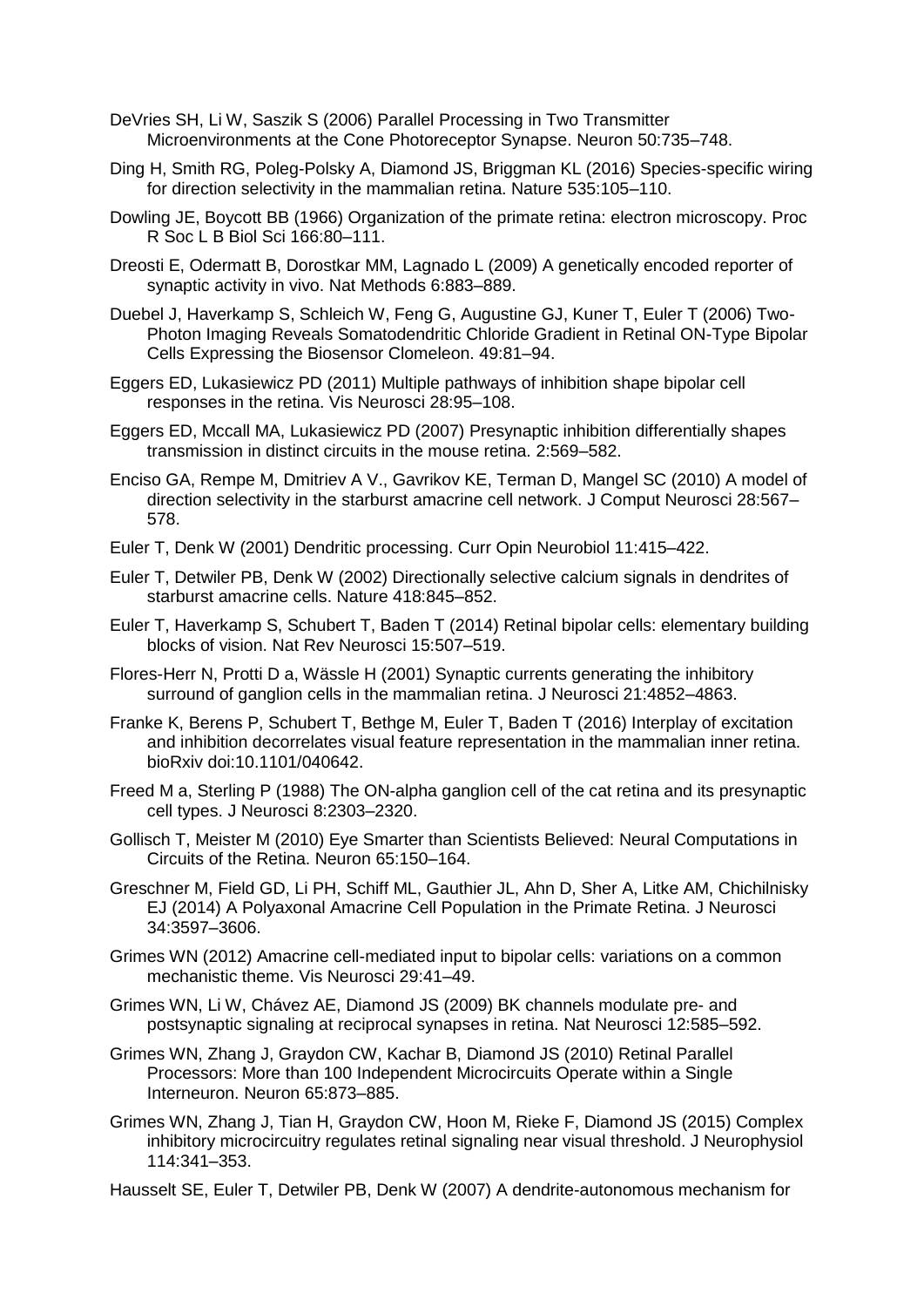direction selectivity in retinal starburst amacrine cells. PLoS Biol 5:1474–1493.

- Helmstaedter M, Briggman KL, Turaga SC, Jain V, Seung HS, Denk W (2013) Connectomic reconstruction of the inner plexiform layer in the mouse retina. Nature 500:168–174.
- Hitchcock PF (1989) Morphology and distribution of synapses onto a type of large field ganglion cell in the retina of the goldfish. J Comp Neurol 283:177–188.
- Hsueh HA, Molnar A, Werblin FS (2008) Amacrine-to-amacrine cell inhibition in the rabbit retina. J Neurophysiol 100:2077–2088.
- Ichinose T, Lukasiewicz PD (2005) Inner and outer retinal pathways both contribute to surround inhibition of salamander ganglion cells. J Physiol 565:517–535.
- Johnston J, Lagnado L (2015) General features ofthe retinal connectome determine the computation of motion anticipation. Elife 2015:1–19.
- Kolb H, Nelson R (1981) Amacrine cells of the cat retina. Vision Res 21:1625–1633.
- Kolb H, Nelson R (1993) OFF-alpha and OFF-beta ganglion cells in cat retina: II. Neural circuitry as revealed by electron microscopy of HRP stains. J Comp Neurol 329:85–110.
- Kuffler SW (1953) Discharge Patterns and Functional Organization of Mammalian Retina. J Neurophysiol 16:37–68.
- Lee S, Chen L, Chen M, Ye M, Seal RP, Zhou ZJ (2014) An Unconventional Glutamatergic Circuit in the Retina Formed by vGluT3 Amacrine Cells. Neuron 84:708–715.
- Lee S, Zhou ZJ (2006) The Synaptic Mechanism of Direction Selectivity in Distal Processes of Starburst Amacrine Cells. Neuron 51:787–799.
- Lee SCS, Meyer A, Schubert T, Hüser L, Dedek K, Haverkamp S (2015) Morphology and connectivity of the small bistratified A8 amacrine cell in the mouse retina. J Comp Neurol 523:1529–1547.
- Lin MZ, Schnitzer MJ (2016) Genetically encoded indicators of neuronal activity. Nat Neurosci 19:1142–1153.
- Lindstrom SH, Ryan DG, Shi J, DeVries SH (2014) Kainate receptor subunit diversity underlying response diversity in retinal Off bipolar cells. J Physiol 592:1457–1477.
- MacNeil MA, Masland RH (1998) Extreme Diversity among Amacrine Cells : Implications for Function. Neuron 20:971–982.
- Macosko EZ, Basu A, Satija R, Nemesh J, Shekhar K, Goldman M, Tirosh I, Bialas AR, Kamitaki N, Martersteck EM, Trombetta JJ, Weitz DA, Sanes JR, Shalek AK, Regev A, McCarroll SA (2015) Highly parallel genome-wide expression profiling of individual cells using nanoliter droplets. Cell 161:1202–1214.
- Manookin MB, Beaudoin DL, Ernst ZR, Flagel LJ, Demb JB (2008) Disinhibition Combines with Excitation to Extend the Operating Range of the OFF Visual Pathway in Daylight. J Neurosci 28:4136–4150.
- Marchiafava PL (1978) Horizontal cells influence membrane potential of bipolar cells in the retina of the turtle. Nature 275:141–142.
- Marvin JS, Borghuis BG, Tian L, Cichon J, Harnett MT, Akerboom J, Gordus A, Renninger SL, Chen T-W, Bargmann CI, Orger MB, Schreiter ER, Demb JB, Gan W-B, Hires SA, Looger LL (2013) An optimized fluorescent probe for visualizing glutamate neurotransmission. Nat Methods 10:162–170.
- Masland RH (2012a) The Neuronal Organization of the Retina. Neuron 76:266–280.
- Masland RH (2012b) The tasks of amacrine cells. Vis Neurosci 29:3–9.
- Menger N, Pow D V, Wässle H (1998) Glycinergic amacrine cells of the rat retina. J Comp Neurol 401:34–46.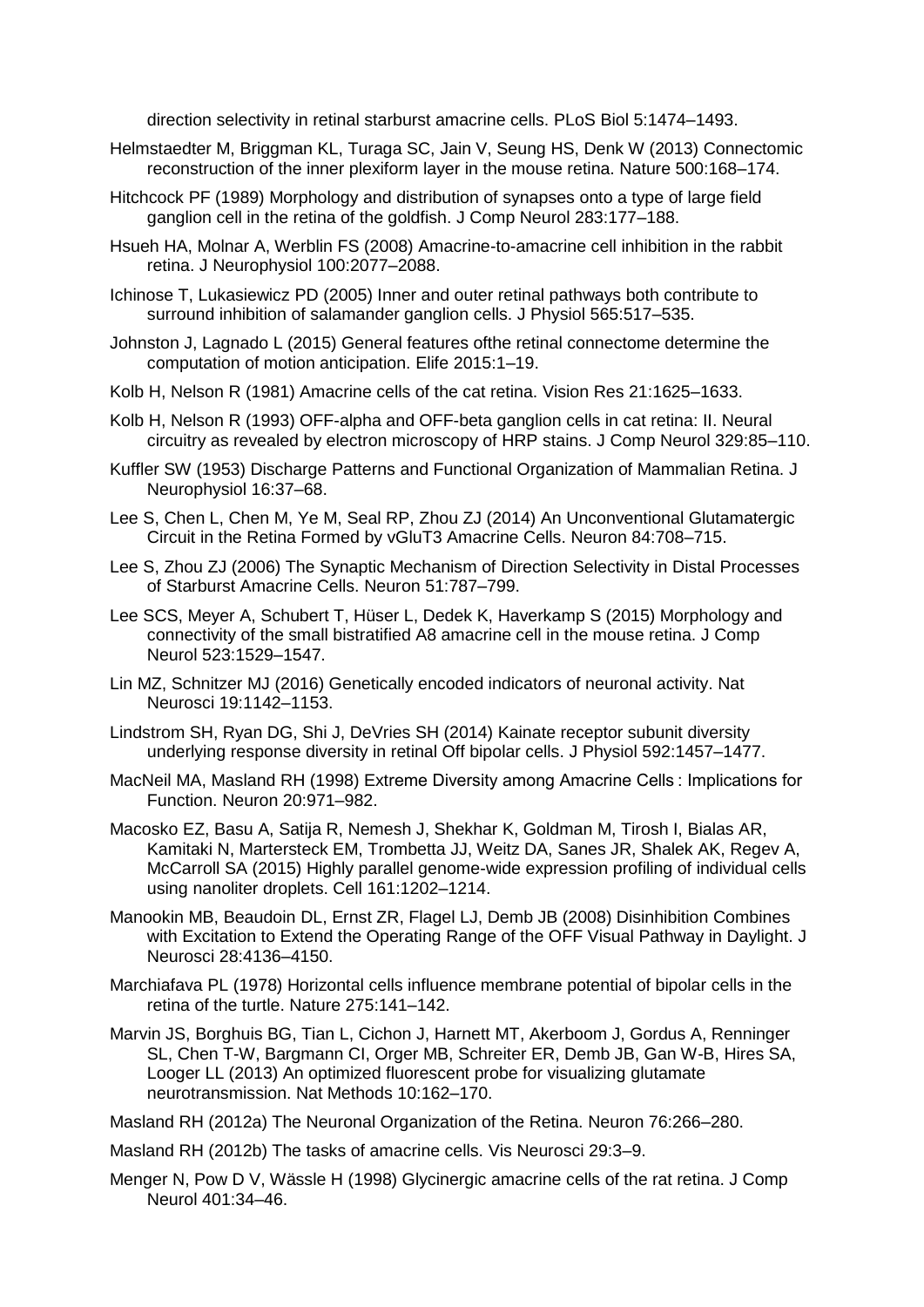- Molnar A, Hsueh HA, Roska B, Werblin FS (2009) Crossover inhibition in the retina: Circuitry that compensates for nonlinear rectifying synaptic transmission. J Comput Neurosci 27:569–590.
- Molnar A, Werblin F (2007) Inhibitory feedback shapes bipolar cell responses in the rabbit retina. J Neurophysiol 98:3423–3435.
- Münch TA, Werblin FS (2006) Symmetric Interactions Within a Homogeneous Starburst Cell Network Can Lead to Robust Asymmetries in Dendrites of Starburst Amacrine Cells. J Neurophysiol 96:471–477.
- Murphy-Baum BL, Taylor WR (2015) The Synaptic and Morphological Basis of Orientation Selectivity in a Polyaxonal Amacrine Cell of the Rabbit Retina. J Neurosci 35:13336– 13350.
- Naka KI, Nye PW (1971) Role of horizontal cells in organization of the catfish retinal receptive field. J Neurophysiol 34:785–801.
- Nikolaev A, Leung K-M, Odermatt B, Lagnado L (2013) Synaptic mechanisms of adaptation and sensitization in the retina. Nat Neurosci 16:934–941.
- Odermatt B, Nikolaev A, Lagnado L (2012) Encoding of Luminance and Contrast by Linear and Nonlinear Synapses in the Retina. Neuron 73:758–773.
- Oltedal L, Morkve SH, Veruki ML, Hartveit E (2006) Patch-clamp investigations and compartmental modeling of rod bipolar axon terminals in an in vitro thin-slice preparation of the mammalian retina. J Neurophysiol 97:1171–1187.
- Paredes JM, Idilli AI, Mariotti L, Losi G, Arslanbaeva LR, Sato SS, Artoni P, Szczurkowska J, Cancedda L, Ratto GM, Carmignoto G, Arosio D (2016) Synchronous Bioimaging of Intracellular pH and Chloride Based on LSS Fluorescent Protein. ACS Chem Biol 11:1652–1660.
- Poleg-Polsky A, Diamond JS (2011) Imperfect space clamp permits electrotonic interactions between inhibitory and excitatory synaptic conductances, distorting voltage clamp recordings. PLoS One 6.
- Pourcho RG, Goebel DJ (1983) Neuronal subpopulations in cat retina which accumulate the GABA agonist, (3H)muscimol: a combined Golgi and autoradiographic study. J Comp Neurol 219:25–35.
- Protti DA, Di Marco S, Huang JY, Vonhoff CR, Nguyen V, Solomon SG (2014) Inner retinal inhibition shapes the receptive field of retinal ganglion cells in primate. J Physiol 592:49–65.
- Purgert RJ, Lukasiewicz PD (2015) Differential Encoding of Spatial Information among Retinal ON Cone Bipolar Cells. J Neurophysiol 114:1757–1772.
- Raviola E, Dacheux RF (1987) Excitatory dyad synapse in rabbit retina. Proc Natl Acad Sci U S A 84:7324–7328.
- Robles E, Laurell E, Baier H (2014) The retinal projectome reveals brain-area-specific visual representations generated by ganglion cell diversity. Curr Biol 24:2085–2096.
- Rosa JM, Ruehle S, Ding H, Lagnado L, Rosa JM, Ruehle S, Ding H, Lagnado L (2016) Crossover Inhibition Generates Sustained Visual Responses in the Inner Retina. Neuron 90:308–319.
- Roska B, Nemeth E, Werblin FS (1998) Response to Change Is Facilitated by a Three-Neuron Disinhibitory Pathway in the Tiger Salamander Retina. J Neurosci 18:3451– 3459.
- Sanes JR, Masland RH (2015) The Types of Retinal Ganglion Cells: Current Status and Implications for Neuronal Classification. Annu Rev Neurosci 38:150421150146009.